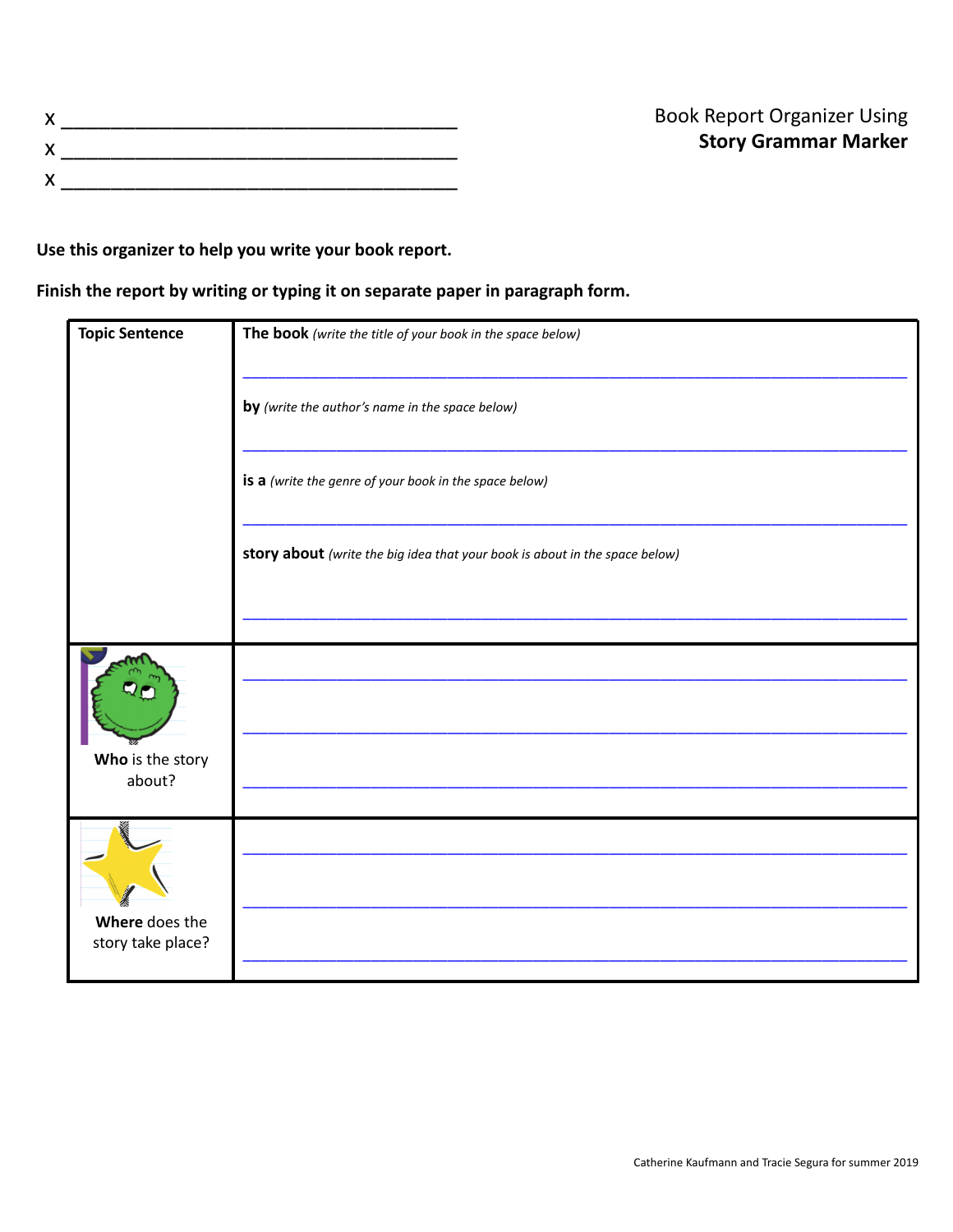| What is the problem<br>(kickoff)?           |         |
|---------------------------------------------|---------|
| How does the<br>character feel?             | because |
| So<br>What is the plan?                     |         |
| <b>Z</b><br>What happened<br>next? (action) |         |
| Ö<br>What happened<br>next? (action)        |         |